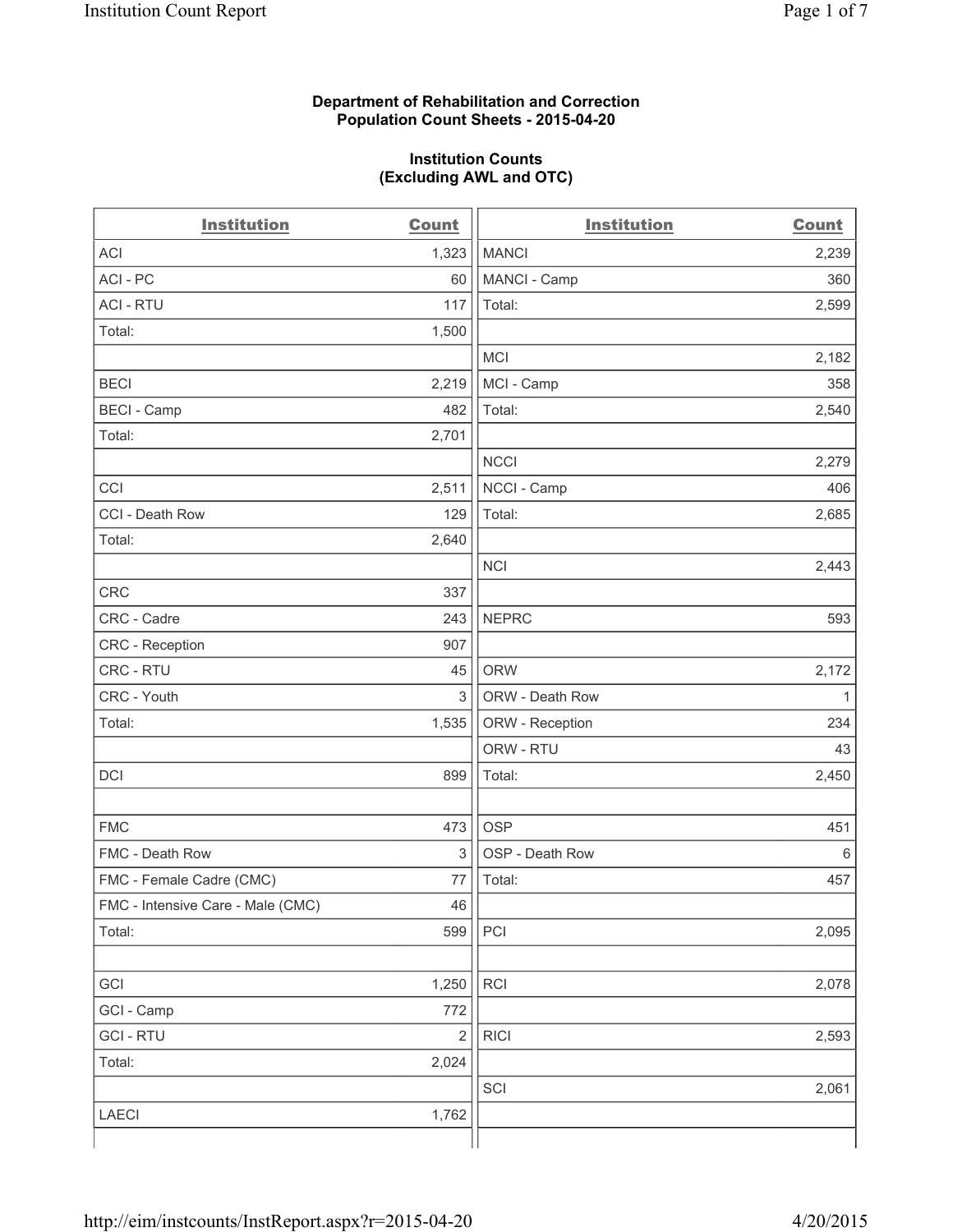|                          |       | <b>SOCF</b>    | 1,196                        |
|--------------------------|-------|----------------|------------------------------|
| <b>LECI</b>              | 2,248 | SOCF - RTU     | 58                           |
| LECI - Camp              | 182   | Total:         | 1,254                        |
| Total:                   | 2,430 |                |                              |
|                          |       | <b>TCI</b>     | 1,080                        |
| LOCI                     | 2,304 | TCI - Camp     | 408                          |
|                          |       | Total:         | 1,488                        |
| <b>LORCI</b>             | 196   |                |                              |
| LORCI - Cadre            | 186   | <b>TOCI</b>    | 1,004                        |
| <b>LORCI - Reception</b> | 1,148 | TOCI - PC      | 104                          |
| Total:                   | 1,530 | Total:         | 1,108                        |
|                          |       |                |                              |
| <b>MACI</b>              | 1,102 | <b>WCI</b>     | 1,280                        |
| MACI - Minimum           | 1,456 | <b>WCI-RTU</b> | 89                           |
| Total:                   | 2,558 | Total:         | 1,369                        |
|                          |       |                |                              |
|                          |       |                | EO OOE.<br>Tatal Damilations |

**Total Population: 50,295**

\* The Total Population includes 33 Offenders with Reason Codes 30 & 31. \*\* The Total Population includes 32 Offenders with Reason Code 0A.

# **Male Population by Security Level (Include AWL and Exclude OTC)**

| <b>Security Level</b>  |                   | <b>Body</b> | <b>AWL</b> | $(-OTC)$ | <b>Total</b> |  |
|------------------------|-------------------|-------------|------------|----------|--------------|--|
| Total Level 5          |                   | 134         | 0          | 0        | 134          |  |
| <b>Total Level 4</b>   |                   | 1,780       | 17         | 17       | 1,780        |  |
| Total Level 3          |                   | 11,779      | 137        | 103      | 11,813       |  |
| Total Level 2          |                   | 17,045      | 243        | 162      | 17,126       |  |
| <b>Total Level 1</b>   |                   | 15,306      | 173        | 75       | 15,404       |  |
| <b>Total Death Row</b> |                   | 139         |            |          | 139          |  |
|                        | <b>Total Male</b> | 46,183      | 571        | 358      | 46,396       |  |

### **Female Population by Institution (Include AWL and Exclude OTC)**

| <b>Institution</b>       | <b>Body</b> | <b>AWL</b> | $(-OTC)$ | <b>Total</b> |
|--------------------------|-------------|------------|----------|--------------|
| <b>DCI</b>               | 899         | 12         | 6        | 905          |
| <b>FMC</b>               | 21          | ာ          | 0        | 23           |
| FMC - Female Cadre (CMC) | 77          | 0          | 0        | 77           |
| <b>NEPRC</b>             | 593         | 16         | 3        | 606          |
| <b>ORW</b>               | 2,172       | 64         | 22       | 2,214        |
| <b>ORW - Death Row</b>   |             | U          | 0        |              |
| ORW - Reception          | 234         |            |          | 234          |
|                          |             |            |          |              |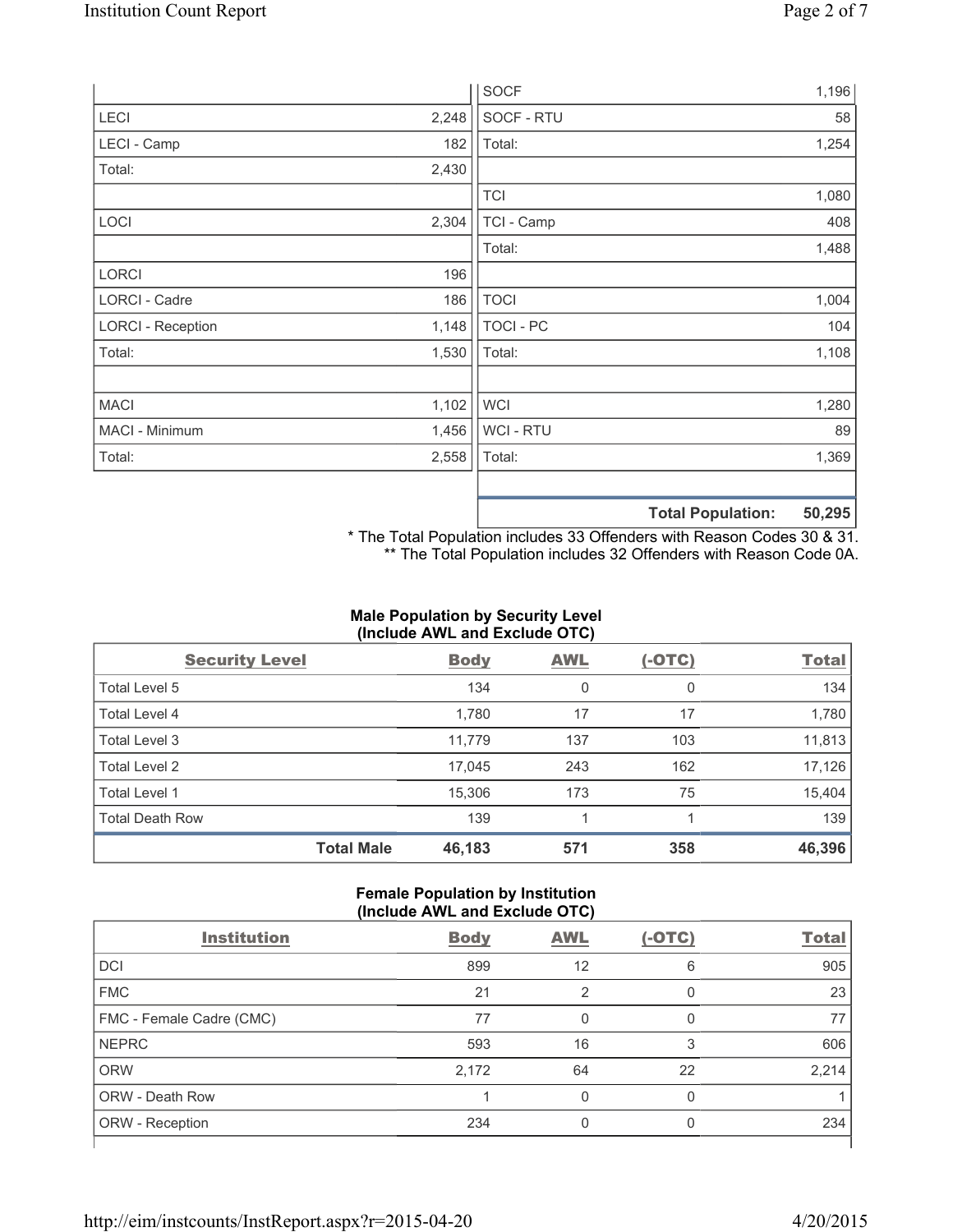| <b>ORW - RTU</b> |                          | 43     |     |     | 43 l   |
|------------------|--------------------------|--------|-----|-----|--------|
|                  | <b>Total Female</b>      | 4.040  | 94  | 31  | 4,103  |
|                  |                          |        |     |     |        |
|                  | <b>Total Population:</b> | 50,223 | 665 | 389 | 50,499 |

# **Male Population by Institution: Security Level 5 (Include AWL and Exclude OTC)**

| <b>Institution</b> |                      | <b>Body</b> | <b>AWL</b> | $(-OTC)$ | Total |
|--------------------|----------------------|-------------|------------|----------|-------|
| <b>MANCI</b>       |                      |             |            |          |       |
| <b>OSP</b>         |                      | 132         |            |          | 132   |
| <b>RICI</b>        |                      |             |            |          |       |
|                    | <b>Total Level 5</b> | 134         |            |          | 134   |

# **Male Population by Institution: Security Level 4 (Include AWL and Exclude OTC)**

| <b>Institution</b>       |                      | <b>Body</b>    | <b>AWL</b>          | $(-OTC)$            | <b>Total</b>     |
|--------------------------|----------------------|----------------|---------------------|---------------------|------------------|
| CRC                      |                      | 11             | $\mathbf 0$         | $\mathbf 0$         | 11               |
| CRC - Reception          |                      | 1              | $\mathbf 0$         | 0                   | 1                |
| LECI                     |                      | $\overline{4}$ | $\mathsf{0}$        | $\mathsf{0}$        | $\overline{4}$   |
| LOCI                     |                      | $\overline{2}$ | $\mathsf{O}\xspace$ | $\mathsf 0$         | $\overline{2}$   |
| <b>LORCI</b>             |                      | 11             | $\mathbf{1}$        | 1                   | 11               |
| <b>LORCI - Cadre</b>     |                      | $\overline{2}$ | $\mathsf{O}\xspace$ | $\mathsf{O}\xspace$ | $\overline{2}$   |
| <b>LORCI - Reception</b> |                      | $\,6\,$        | $\mathsf{O}\xspace$ | $\mathsf{O}\xspace$ | $\,6\,$          |
| <b>MANCI</b>             |                      | 9              | $\mathsf{O}\xspace$ | 0                   | $\boldsymbol{9}$ |
| <b>NCI</b>               |                      | 4              | $\mathsf 0$         | 0                   | $\overline{4}$   |
| <b>OSP</b>               |                      | 311            | $\overline{2}$      | $\overline{2}$      | 311              |
| <b>RCI</b>               |                      | 4              | $\mathsf 0$         | $\mathbf 0$         | $\overline{4}$   |
| <b>SOCF</b>              |                      | 1,098          | 14                  | 14                  | 1,098            |
| SOCF - RTU               |                      | 55             | $\mathsf 0$         | $\mathsf 0$         | 55               |
| <b>TCI</b>               |                      | 11             | $\mathbf 0$         | $\mathsf 0$         | 11               |
| <b>TOCI</b>              |                      | 192            | $\mathbf 0$         | $\mathbf 0$         | 192              |
| <b>TOCI - PC</b>         |                      | 40             | $\mathbf 0$         | $\mathbf 0$         | 40               |
| <b>WCI</b>               |                      | 19             | $\mathsf{O}\xspace$ | $\boldsymbol{0}$    | 19               |
|                          | <b>Total Level 4</b> | 1,780          | 17                  | 17                  | 1,780            |

# **Male Population by Institution: Security Level 3**

| (Include AWL and Exclude OTC) |                    |             |            |          |              |
|-------------------------------|--------------------|-------------|------------|----------|--------------|
|                               | <b>Institution</b> | <b>Body</b> | <b>AWL</b> | $(-OTC)$ | <u>Total</u> |
| <b>ACI</b>                    |                    | 14          |            |          | 15           |
|                               |                    |             |            |          |              |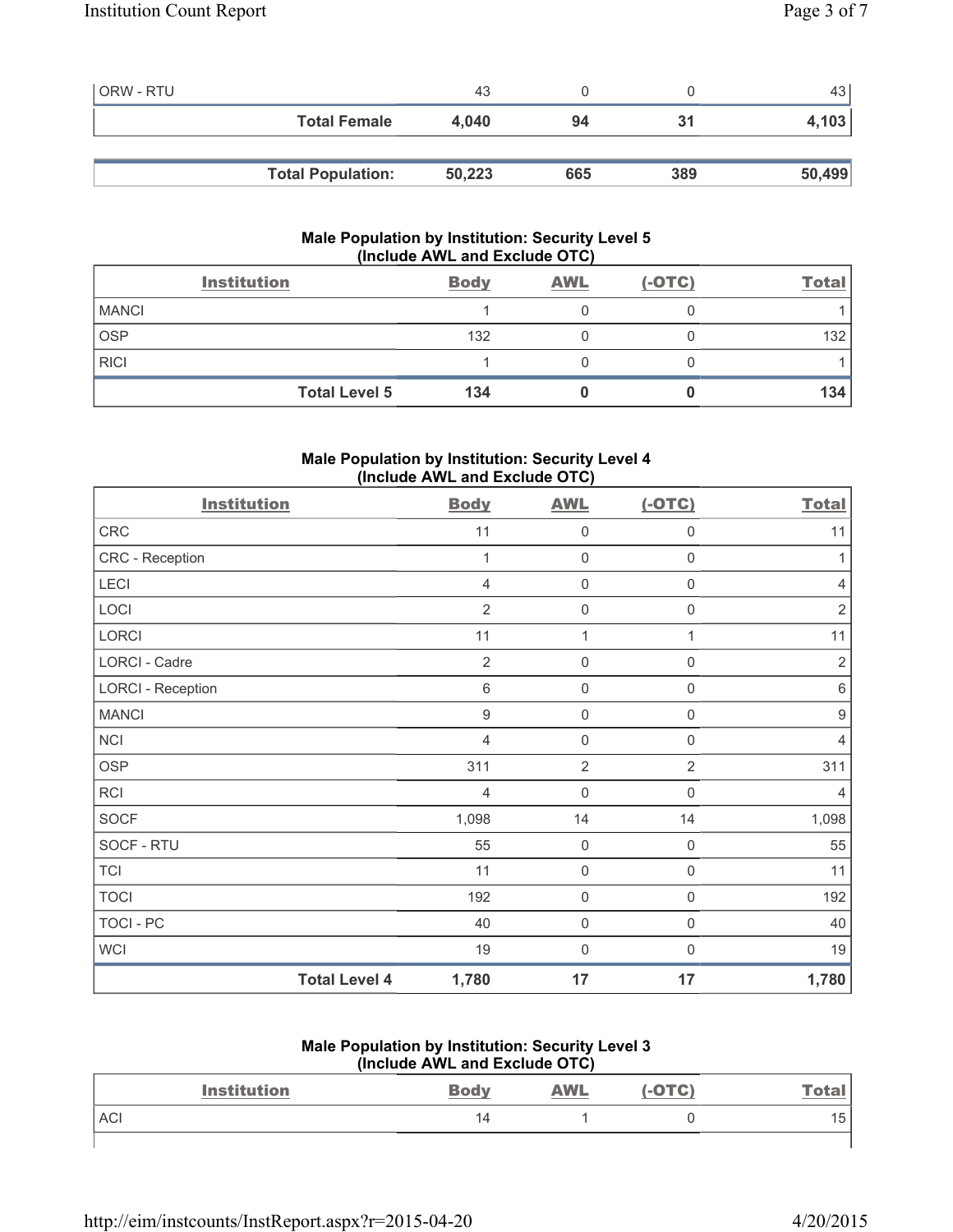| <b>BECI</b>                       | $\overline{4}$ | $\mathsf{O}\xspace$ | $\mathsf{O}\xspace$ | $\overline{4}$ |
|-----------------------------------|----------------|---------------------|---------------------|----------------|
| CCI                               | 4              | $\mathsf{O}\xspace$ | $\mathsf{O}\xspace$ | 4              |
| CRC                               | 133            | $\overline{7}$      | $\overline{4}$      | 136            |
| CRC - Cadre                       | 179            | $\mathsf{O}\xspace$ | $\mathbf 0$         | 179            |
| CRC - Reception                   | 628            | 19                  | 13                  | 634            |
| CRC - RTU                         | 27             | $\mathbf 0$         | $\mathsf{O}\xspace$ | 27             |
| CRC - Youth                       | $\sqrt{2}$     | $\mathsf{O}\xspace$ | $\mathsf 0$         | $\sqrt{2}$     |
| <b>FMC</b>                        | $\overline{4}$ | $\mathsf{O}\xspace$ | $\mathsf{O}\xspace$ | $\overline{4}$ |
| FMC - Intensive Care - Male (CMC) | $\overline{7}$ | $\mathbf 0$         | $\mathsf{O}\xspace$ | $\overline{7}$ |
| LAECI                             | $\mathbf{1}$   | $\mathbf 0$         | $\mathsf{O}\xspace$ | 1              |
| LECI                              | 2,202          | 17                  | 15                  | 2,204          |
| LOCI                              | $\mathbf 1$    | $\mathbf{1}$        | $\mathbf{1}$        | $\mathbf{1}$   |
| LORCI                             | 84             | 29                  | 25                  | 88             |
| <b>LORCI - Cadre</b>              | 173            | $\mathbf 0$         | $\mathbf 0$         | 173            |
| <b>LORCI - Reception</b>          | 776            | $\mathsf{O}\xspace$ | $\mathsf{O}\xspace$ | 776            |
| <b>MACI</b>                       | $\overline{2}$ | $\mathsf{O}\xspace$ | $\mathsf{O}\xspace$ | $\overline{2}$ |
| <b>MANCI</b>                      | 2,204          | 17                  | 15                  | 2,206          |
| MCI                               | $\,$ 6 $\,$    | $\mathbf 0$         | $\mathsf{O}\xspace$ | 6              |
| <b>NCCI</b>                       | $\overline{7}$ | $\mathsf{O}\xspace$ | $\mathsf 0$         | $\overline{7}$ |
| NCI                               | $\,6$          | $\mathsf{O}\xspace$ | $\mathsf{O}\xspace$ | 6              |
| PCI                               | 41             | 4                   | $\mathbf 0$         | 45             |
| <b>RCI</b>                        | 1,948          | 23                  | 14                  | 1,957          |
| <b>RICI</b>                       | 10             | $\mathbf 0$         | $\mathsf 0$         | 10             |
| SCI                               | 12             | $\mathsf{O}\xspace$ | $\mathsf{O}\xspace$ | 12             |
| SOCF                              | 80             | $\overline{c}$      | $\overline{2}$      | 80             |
| SOCF - RTU                        | 3              | $\mathsf{O}\xspace$ | $\mathsf 0$         | $\sqrt{3}$     |
| <b>TCI</b>                        | 1,021          | 6                   | $\sqrt{5}$          | 1,022          |
| TCI - Camp                        | $\mathbf{1}$   | $\mathsf{O}\xspace$ | $\mathsf 0$         | $\mathbf{1}$   |
| <b>TOCI</b>                       | 811            | $\overline{2}$      | $\overline{2}$      | 811            |
| TOCI - PC                         | 62             | $\mathsf{O}\xspace$ | $\mathsf{O}\xspace$ | 62             |
| WCI                               | 1,241          | $\hbox{9}$          | $\overline{7}$      | 1,243          |
| WCI - RTU                         | 85             | $\mathsf{O}\xspace$ | $\mathsf{O}\xspace$ | 85             |
| <b>Total Level 3</b>              | 11,779         | 137                 | 103                 | 11,813         |

## **Male Population by Institution: Security Level 2 (Include AWL and Exclude OTC)**

| <b>Institution</b> | <b>Body</b> | <b>AWL</b> | $(-OTC)$ | <b>Total</b> |
|--------------------|-------------|------------|----------|--------------|
| <b>ACI</b>         | 603         |            |          | 604          |
| ACI - PC           | 60          |            |          | 60           |
| <b>ACI - RTU</b>   | 73          |            |          | 70<br>ూ      |
|                    |             |            |          |              |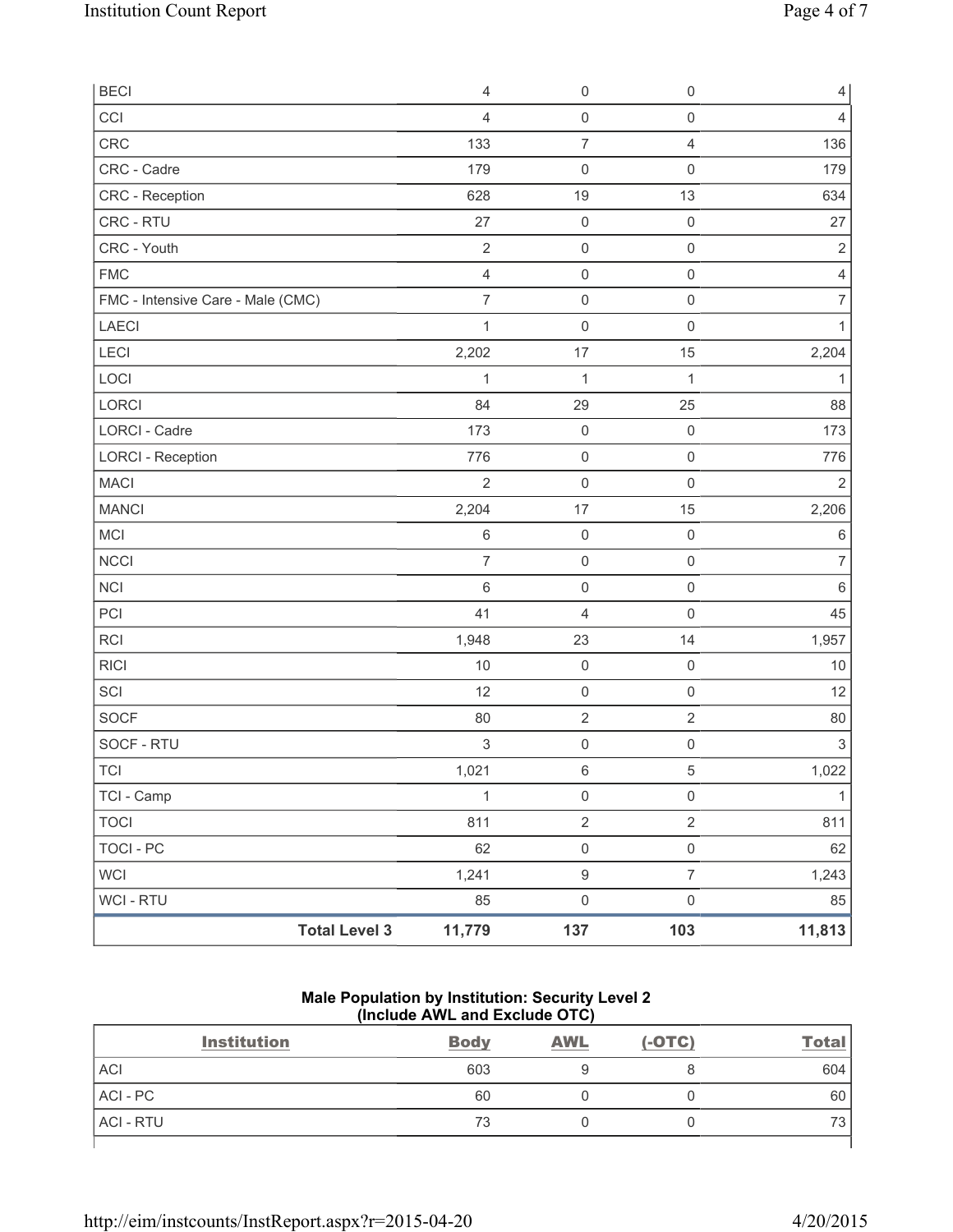| <b>BECI</b>                       | 1,513                     | 20                  | 13                      | 1,520                     |
|-----------------------------------|---------------------------|---------------------|-------------------------|---------------------------|
| <b>BECI</b> - Camp                | $\sqrt{3}$                | $\mathbf 0$         | $\mathsf 0$             | $\ensuremath{\mathsf{3}}$ |
| CCI                               | 1,655                     | 12                  | $\overline{4}$          | 1,663                     |
| CRC                               | 86                        | $\sqrt{5}$          | $\overline{4}$          | 87                        |
| CRC - Cadre                       | 60                        | $\mathsf{O}\xspace$ | $\mathsf{O}\xspace$     | 60                        |
| CRC - Reception                   | 142                       | $\overline{4}$      | $\overline{4}$          | 142                       |
| CRC - RTU                         | 17                        | $\mathsf{O}\xspace$ | $\mathsf 0$             | 17                        |
| CRC - Youth                       | 1                         | $\mathbf{1}$        | 1                       | 1                         |
| <b>FMC</b>                        | $6\,$                     | $\mathsf{O}\xspace$ | $\mathsf 0$             | 6                         |
| FMC - Intensive Care - Male (CMC) | 17                        | $\mathsf{O}\xspace$ | $\mathsf{O}\xspace$     | 17                        |
| GCI                               | 831                       | $\overline{7}$      | 6                       | 832                       |
| <b>LAECI</b>                      | 1,086                     | 19                  | 15                      | 1,090                     |
| <b>LECI</b>                       | 25                        | $\mathsf{O}\xspace$ | $\mathbf 0$             | 25                        |
| LOCI                              | 1,146                     | 10                  | $\,6\,$                 | 1,150                     |
| <b>LORCI</b>                      | 68                        | 19                  | 17                      | 70                        |
| LORCI - Cadre                     | 10                        | $\mathsf{O}\xspace$ | $\mathbf 0$             | 10                        |
| <b>LORCI - Reception</b>          | 229                       | $\mathbf 1$         | $\mathbf{1}$            | 229                       |
| <b>MACI</b>                       | 1,100                     | $\,6\,$             | $\overline{2}$          | 1,104                     |
| <b>MANCI</b>                      | 18                        | $\mathsf{O}\xspace$ | $\mathsf 0$             | 18                        |
| <b>MCI</b>                        | 1,673                     | 30                  | 14                      | 1,689                     |
| MCI - Camp                        | 1                         | $\mathbf 0$         | $\mathbf 0$             |                           |
| <b>NCCI</b>                       | 1,693                     | 16                  | 13                      | 1,696                     |
| NCCI - Camp                       | $\overline{4}$            | $\mathsf{O}\xspace$ | $\mathbf 0$             | $\overline{4}$            |
| NCI                               | 1,637                     | 29                  | 24                      | 1,642                     |
| PCI                               | 779                       | 15                  | 7                       | 787                       |
| RCI                               | 126                       | $\mathbf 1$         | $\mathbf 0$             | 127                       |
| <b>RICI</b>                       | 1,381                     | 33                  | 19                      | 1,395                     |
| SCI                               | 970                       | $\,6\,$             | $\overline{\mathbf{4}}$ | 972                       |
| <b>TCI</b>                        | $\sqrt{5}$                | $\mathsf{O}\xspace$ | $\mathsf 0$             | $\sqrt{5}$                |
| TCI - Camp                        | 1                         | $\mathsf{O}\xspace$ | $\mathsf{O}\xspace$     | 1                         |
| <b>TOCI</b>                       | $\mathbf{1}$              | $\mathsf{O}\xspace$ | 0                       | $\mathbf{1}$              |
| <b>TOCI - PC</b>                  | $\overline{2}$            | $\mathsf{O}\xspace$ | $\mathsf{O}\xspace$     | $\overline{2}$            |
| <b>WCI</b>                        | 20                        | $\mathsf{O}\xspace$ | $\mathsf{O}\xspace$     | 20                        |
| WCI - RTU                         | $\ensuremath{\mathsf{3}}$ | $\mathsf{O}\xspace$ | $\mathsf 0$             | 3                         |
| <b>Total Level 2</b>              | 17,045                    | 243                 | 162                     | 17,126                    |

#### **Male Population by Institution: Security Level 1 (Include AWL and Exclude OTC)**

| <b>Institution</b> | <b>Body</b> | <b>AWL</b> | .-OTC) | <u>Total</u> |
|--------------------|-------------|------------|--------|--------------|
| <b>ACI</b>         | 706         |            |        | 707          |
|                    |             |            |        |              |